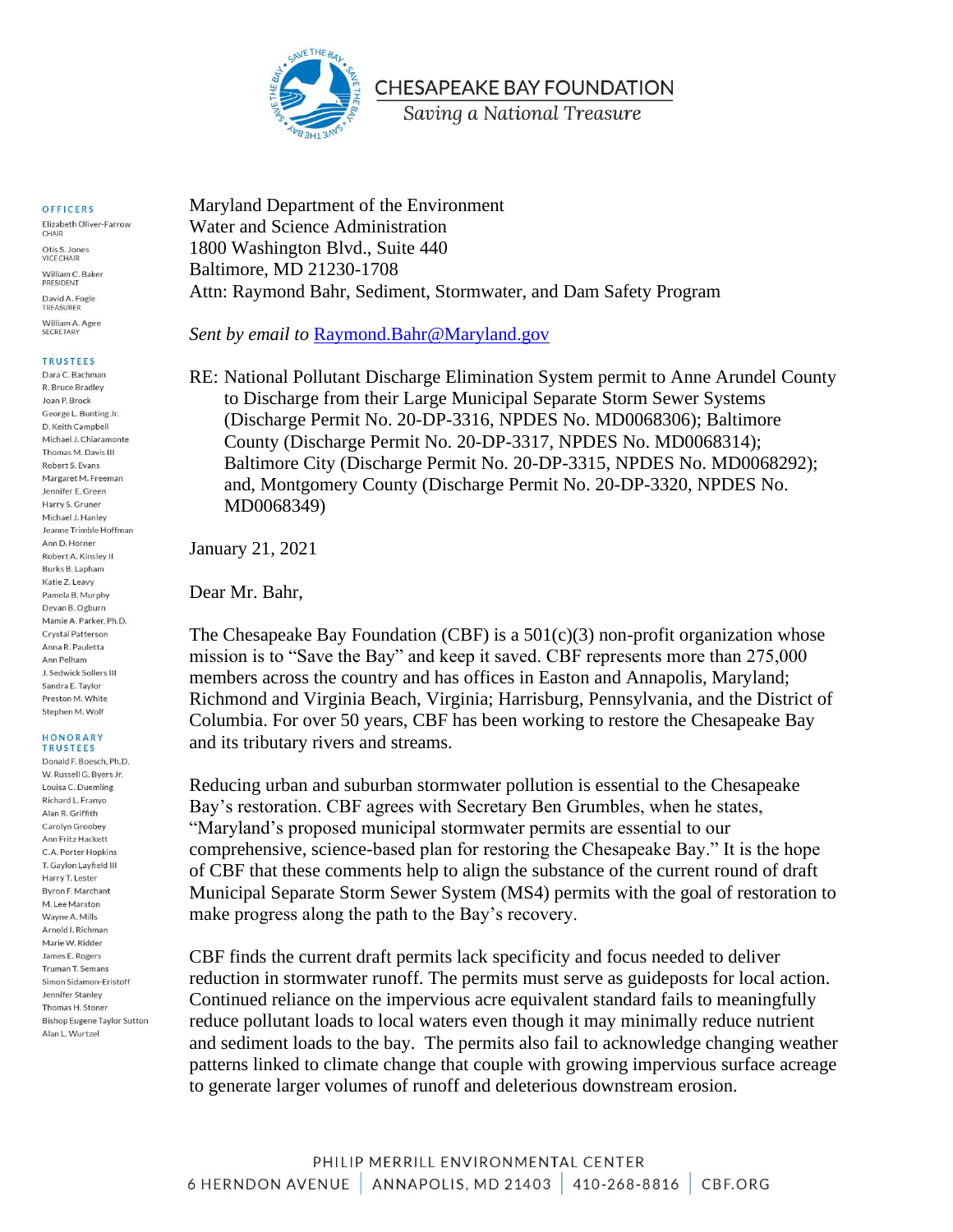CBF is a member of the Choose Clean Water Coalition ("CCWC"), a collection of 250 groups advocating for clean rivers and streams in all communities in the Chesapeake Bay region. Our members use and enjoy the waters receiving discharges from these permitted MS4s and are impacted when those discharges contain pollution that adversely affects water quality. CBF is also a member of the Chesapeake Accountability Project ("CAP"), comprising the Chesapeake Legal Alliance, Center for Progressive Reform, Environmental Action Center, Environmental Integrity Project, and Choose Clean Water Coalition. CBF joins in the comments submitted by CCWC and CAP and commends them to you. We also incorporate by reference the comments CBF previously submitted on September 25, 2020 as these draft permits were being prepared for tentative determination.

CBF recommends the Department of the Environment:

- **1. Update the permits to account for the increased rainfall due to climate change.**
- **2. Require municipalities employ a set percentage of green stormwater infrastructure practices to achieve progress required in a permit term.**
- **3. Revise the maximum extent practicable standard to reflect specific, individual pollutant load reduction goals.**

# **1. Update the permits to account for the increased rainfall due to climate change.**

Rainfall data shows increasing rainfall and increasing frequency of severe storms because of climate change. While these draft MS4 permits allow extra credit for treatment of additional rainfall amounts, the permits continue to consider treatment of 1-inch rainfall complete treatment. This basis is increasingly incorrect as rainfall amounts increase. The 1-inch minimum is veering progress on runoff reductions off track. The impervious surface reduction equivalencies based on the 1-inch rainfall treatment standard do not support progress toward nonpoint-source pollution reduction in the context on increasing rainfall due to climate change.

CBF tracks progress of the state's stormwater permits to accomplish nutrient and sediment load reductions under the Chesapeake Bay Blueprint. Failure of current stormwater infrastructure are tied to design deficiencies. Urban street flooding and inundation of sewer connections causes raw sewage outflows to surface waters and inside homes. Flooding overwhelms stormwater best management practices and outfalls. Some of these well-intentioned practices now contribute more pollution during storms than they otherwise remove.

The Fourth National Climate Assessment predicts precipitation duration and intensity will increase with climate change in the northeastern United States.<sup>1</sup> Stormwater practice design deficiencies are based on the use of past precipitation data as a guide for volume control. This historic data no longer reflects the reality of storm intensity, duration and frequency in Maryland's region.

<sup>&</sup>lt;sup>1</sup> Mecray, Ellen L., et al., Fourth National Climate Assessment, Chapter 18: Northeast, available at https://nca2018.globalchange.gov/chapter/18/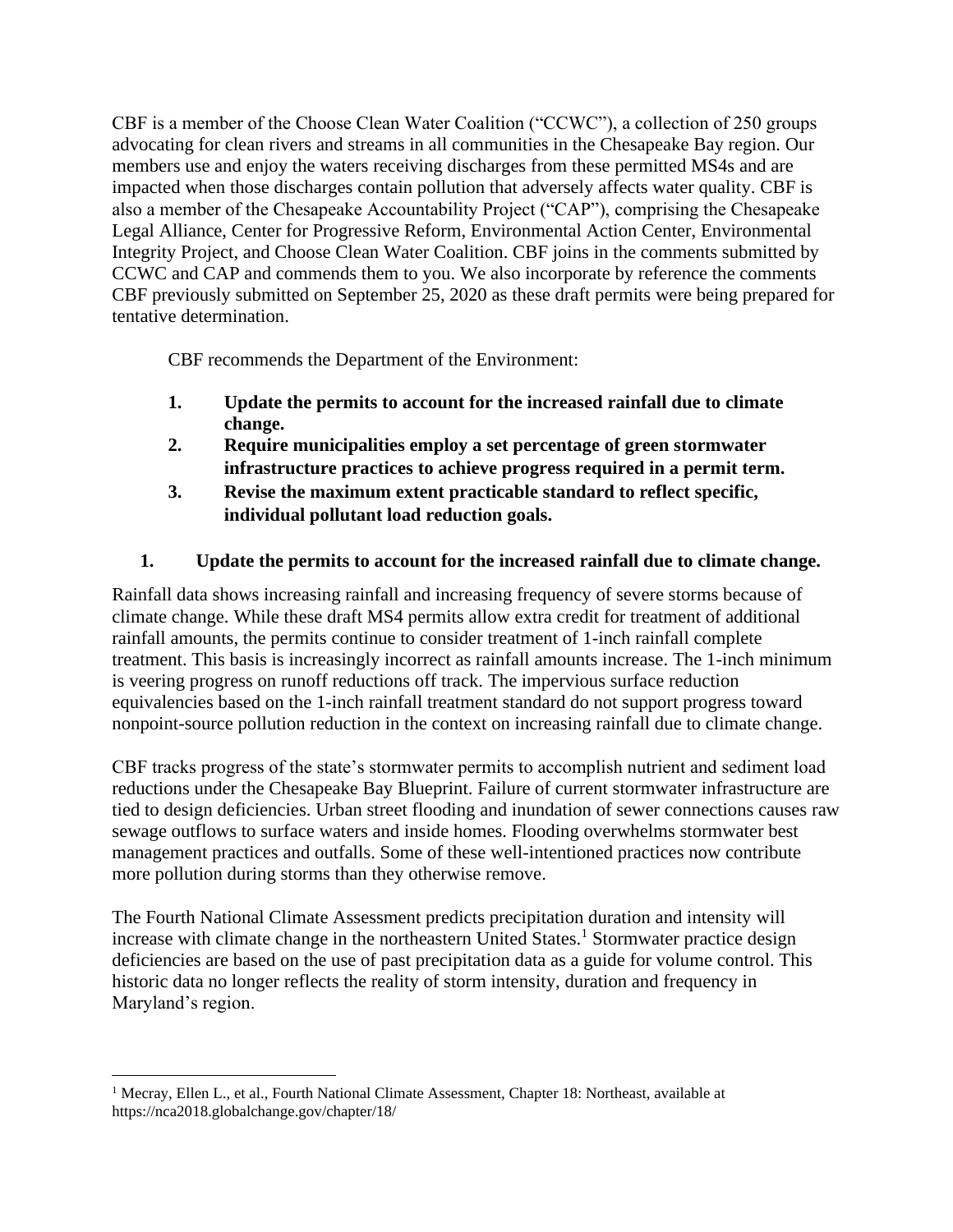Chesapeake Bay Program models show an increasing amount of nitrogen pollution from the stormwater sector over time unlike all other sectors that are making progress to reduce pollution under the Bay Blueprint.<sup>2</sup> Updating the volume control standards with more current precipitation data that include recent extreme storms and making those changes in the design manual within this permit term is needed to reverse this disturbing trend.

## **2. Require municipalities employ a set percentage of green stormwater infrastructure practices to achieve progress required in a permit term.**

As described in the annual reports, a majority of MS4 jurisdictions relied on nutrient trading credits or practices such as street sweeping and stream restoration. These best management practices, allowed as surrogates to reductions in impervious surface, do not ensure the same water quality improvements as green stormwater infrastructure, especially in the local receiving waters of the jurisdiction. Green infrastructure is also a practice with ability to confront increasing rainfall, additional flooding, and more frequent severe storms due to climate change. Several alternative practices, such as street sweeping or septic system treatments, do nothing to address this challenge of additional stormwater volume.

While green infrastructure may be more costly in some cases as compared to other practices, some green infrastructure practices are more costly than others, especially if they are not considered in appropriate landscape or watershed context. For example, green infrastructure, and many other BMPs deliver more load reduction depending on their position in the landscape and how much of the watershed's impervious surfaces they capture. The Accounting Guidance does not recognize such position optimization and assumes BMPs have the same efficiency regardless of where they are placed. According to CAST data, forest planting in developed areas costs only \$7.14 per pound of nitrogen reduced per year and are among the most cost-effective practices in the developed sector. <sup>3</sup>

The updated *Accounting Guidance* recognizes the co-benefits of green infrastructure,<sup>4</sup> but the permits themselves do not require any minimum amount of a jurisdiction's work to include green infrastructure. Instead, the permits generally state that the acreages required to be treated may be addressed through, "stormwater BMPs, programmatic initiatives, or alternative control practices."<sup>5</sup> CBF doubts that the incentives will be sufficient to ensure that green infrastructure practices are implemented in this permit term, especially if they rely on outdated guidance regarding cost-effectiveness.

<sup>2</sup> Chesapeake Assessment Scenario Tool, version "CAST-2017d" https://cast.chesapeakebay.net/

<sup>3</sup> Chesapeake Assessment Scenario Tool, *BMP Pounds Reduced and Costs by State*, available at https://cast.chesapeakebay.net/Documentation/CostProfiles

<sup>4</sup> Maryland Department of Environment, *Accounting for Stormwater Wasteload Allocations and Impervious Acres Treated Guidance for National Pollutant Discharge Elimination System Stormwater Permits*, June 2020 at 27, available at

https://mde.maryland.gov/programs/Water/StormwaterManagementProgram/Documents/2020%20MS4%20Account ing%20Guidance.pdf

<sup>5</sup> Maryland Phase I Large MS4 Permit, Version October 23, 2020, Maryland Department of the Environment National Pollutant Discharge Elimination System, Municipal Separate Storm Sewer System Discharge Permit, Anne Arundel County at 10, available at

https://mde.maryland.gov/programs/Water/StormwaterManagementProgram/Documents/Anne%20Arundel%20Cou nty%20MS4%20Permit%2010\_23\_2020.pdf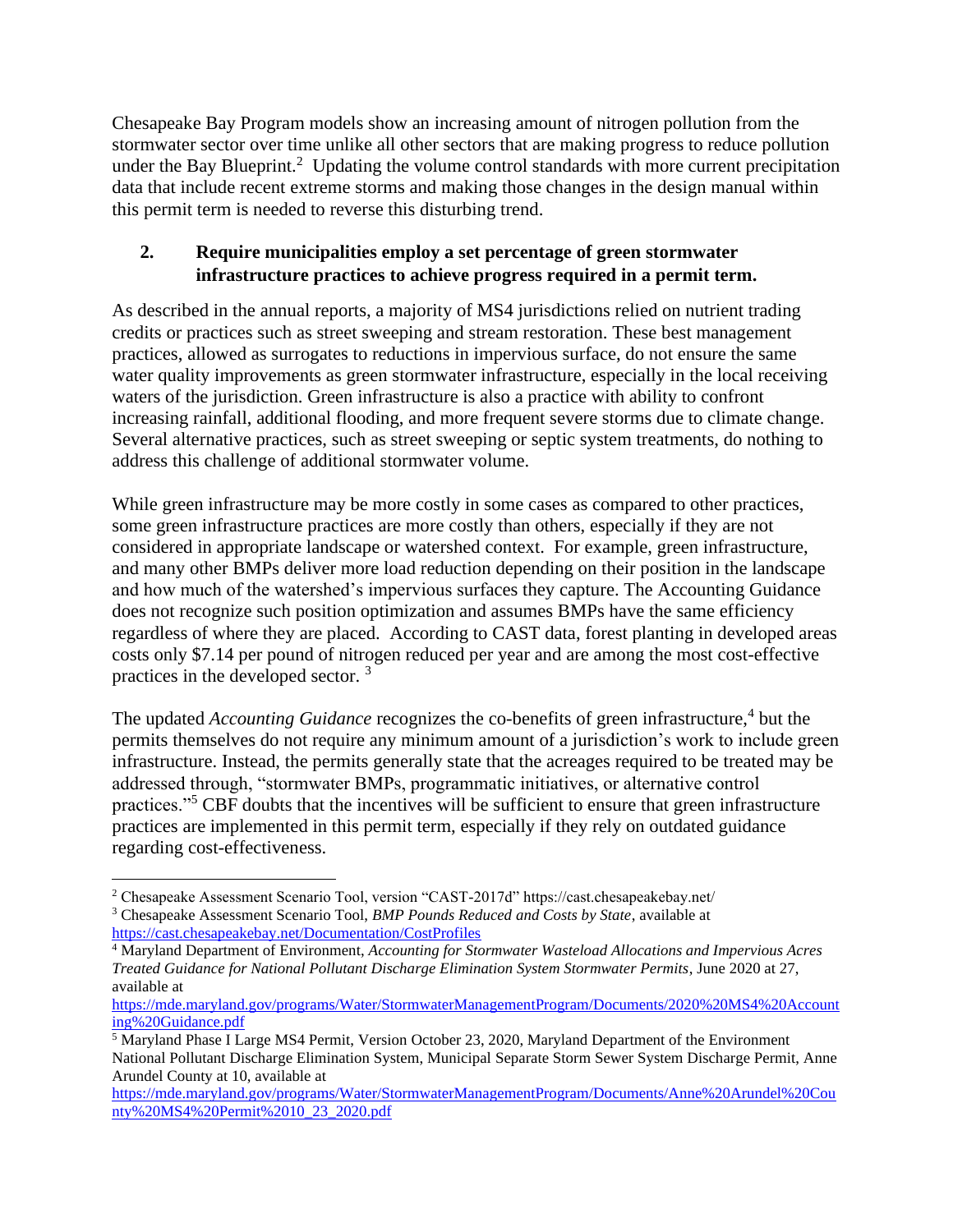Continued lack of progress on green infrastructure presents an additional concern. Green infrastructure is a fundamental element of addressing statewide stormwater loads. Decades of reliance on alternative practices to meet pollution load reductions erode the ability of jurisdictions to build on past progress. In the case of street sweeping, for example, the practice must be continued to keep pace in favor. The State's policy should require local implementation of green infrastructure to allow for the State to make forward progress.

## **3. Revise the maximum extent practicable standard to reflect specific, individual pollutant load reduction goals.**

This round of permits sets a low bar for MS4 performance with the expectation that each Phase I jurisdiction will restore only a minimum of 2% impervious surface equivalent per year. With data that reveals water quality declines,<sup>6</sup> the 2% parameter is a particular concern. Over the five years of the draft permit term, the MS4 must only restore 10% of additional impervious surface, half of the requirement for the prior permit term.

To effect actual pollution reductions, science-based methodologies must be used. However, instead of using a measure relating to feasibility, resources, or acreage in need of impervious surface restoration, the permits define a jurisdiction's maximum extent practicable (MEP) as simply equal to past practice, with the expectation that each Phase I jurisdiction will restore at least 2% per year.

Extrapolating the same error, the draft permit's requirement to restore a total of only 10% of additional impervious surface over the next permit term represents backsliding. *See* 33 U.S.C. § 1342(o). Cutting the goal for the next term by half in the face of increasing pollution from urban and suburban sources reneges on the State's responsibilities.

The 2% maximum extent practicable standard could be replaced with specific pollutant load reduction goals tailored to each individual permit considering past performance and the requirement to make progress on meeting local TMDLs in addition to the Bay TMDL. The Bay TMDL goal for the permit should allow that MS4 to reach its wasteload allocation for its total maximum daily load requirement identified in the Watershed Implementation Plan for the urban sector by 2025.

One approach recently noted by a consultant retained by the Chesapeake Accountability Project, would be to abandon the assignment of Impervious Surface Restoration equivalencies and acreages in favor of a requirement to address volume of rainfall. Using an approved continuous runoff model, the Department would assign individual MS4s a Water Quality Design Volume. The volume for each would be the simulated daily volume that represents the upper limit of the range of daily volumes that accounts for 91% of the entire runoff volume over a multi-decade period of record.<sup>7</sup> Adopting this standard will not only better approach load reductions for

<sup>6</sup> Chesapeake Assessment Scenario Tool, version "CAST-2017d" https://cast.chesapeakebay.net/

<sup>7</sup> Horner, Richard R., *Assessment of Maryland's Municipal Separate Storm Sewer System Discharge Permits and Accounting for Stormwater Wasteload Allocations and Impervious Acres Treated,* January 2021 draft**.**